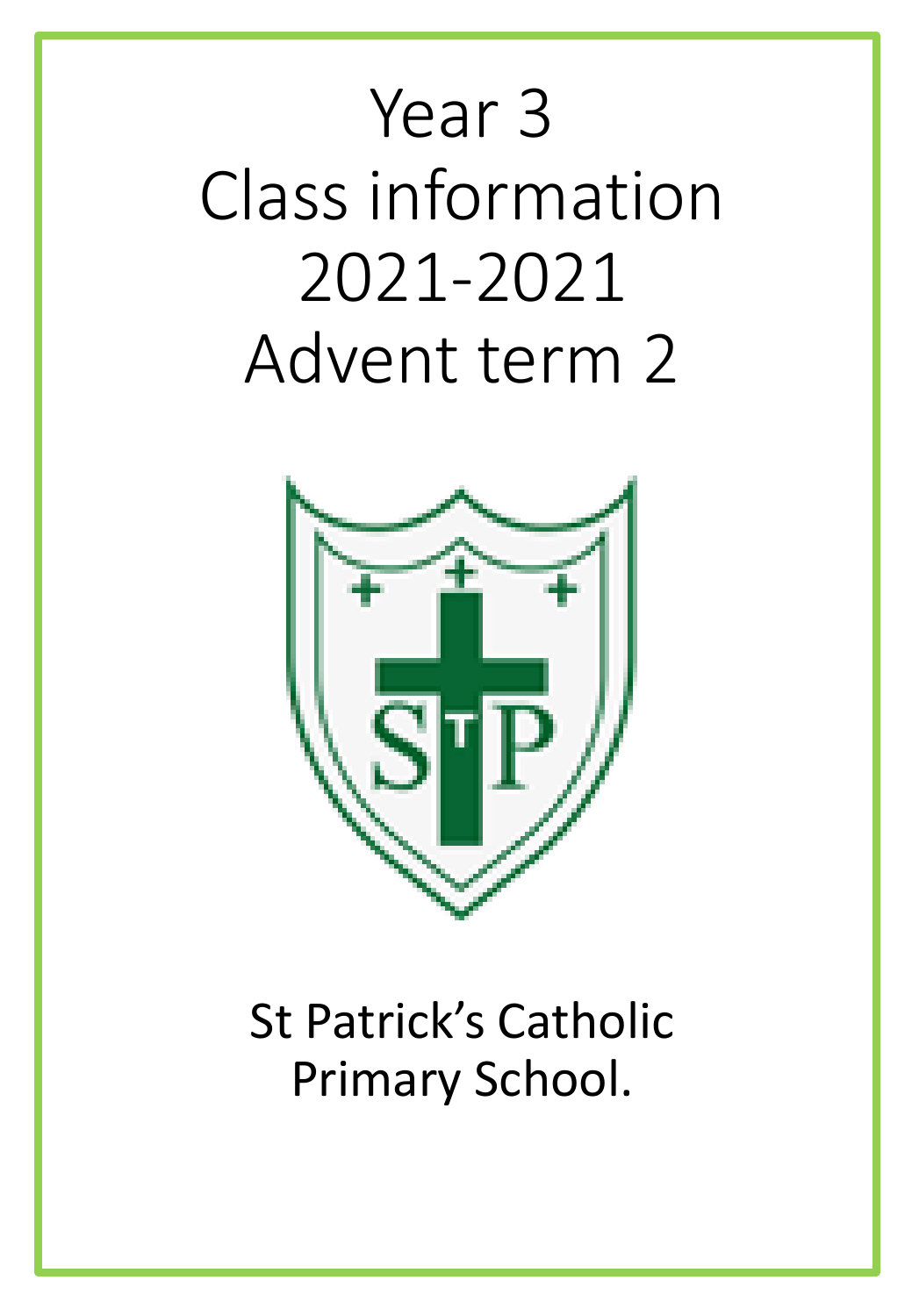# Year 3 Advent Term 2 2021-2022

#### **Welcome back!**

Welcome back to school, we hope you all enjoyed a restful half term break! We have had a wonderful week and start to our learning and it is fantastic to continue our Year 3 journey together.

#### **Staff working in Y2**

Miss Whelan, Mrs Pyatt, Mrs Slaney and Mrs Mollatt

#### **What to bring to school**

- **2 water bottles**
- Healthy snack- no chocolate bars or sweets
- Outdoor shoes

#### **PE Day**

Your child should wear their PE kit on Monday

#### **What will we be doing this half term**

| English                             | <b>Maths</b>             | <b>RE</b>         |
|-------------------------------------|--------------------------|-------------------|
| The Witch's Tears by<br>Jenny Nimmo | Addition and subtraction | Visitors - Loving |
| Science                             | <b>Topic</b>             | <b>PE</b>         |
| How does your garden<br>grow?       | Weather and climate      | Hockey            |

#### **Please find attached the knowledge organisers for Science and Topic.**

#### **English**

This half term, we will be looking at the book – the Witch's Tears by Jenny Nimmo. We will be writing in a range of different styles including narratives and information texts. As part of each writing genre, we will be focussing on a range of sentence structures and punctuation.

#### **Maths**

This half term we will build our addition and subtraction knowledge, using what we have learned in Year 2 and developing our use of methods involving exchanges, such as the formal column method and place value grids/counters. We will then look at multiplication and division, working in particular on our 3, 5 and 10 times tables as well as sharing and grouping.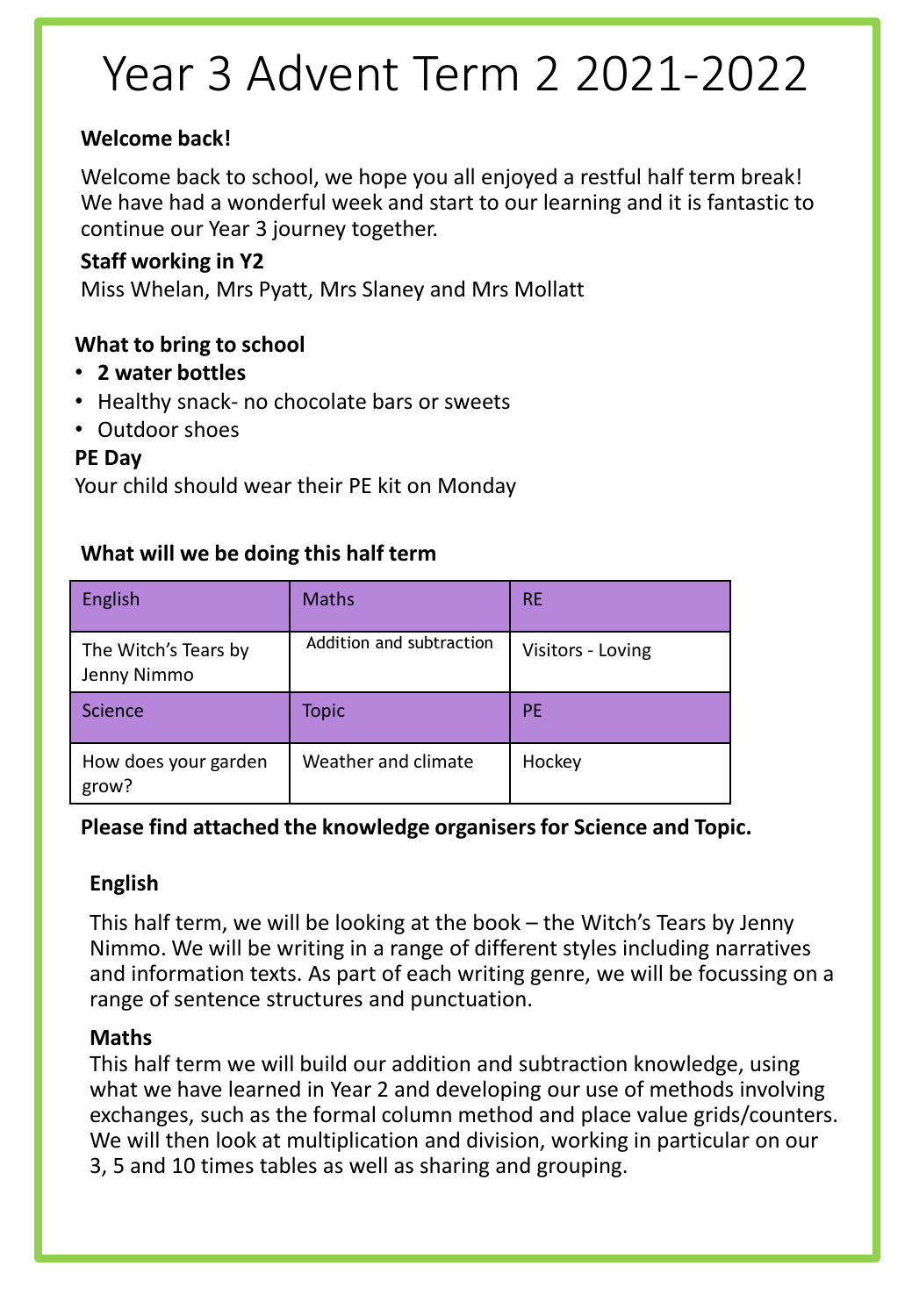# Year 3 Advent Term 2 2021-2022

#### **English Vocab**

| Expanded<br><b>Noun Phrase</b> | Co-ordinating<br>conjunction | Comma                                           | Apostrophe  |
|--------------------------------|------------------------------|-------------------------------------------------|-------------|
| List                           | Types of<br>sentences        | Statement,<br>exclamation,<br>question, command | Punctuation |
| Adjective                      | <b>Noun</b>                  | Verb                                            | Adverb      |

### **Maths Vocab**

| Add              | <b>Subtract</b>  | <b>Partitioning</b>        | <b>Number line</b> |
|------------------|------------------|----------------------------|--------------------|
| Column<br>method | <b>Bar model</b> | <b>Part whole</b><br>model | Representation     |
| <b>Exchange</b>  | Crossing 10/100  | Pattern                    | <b>Explicit</b>    |

### **RE key words**

| <b>Visitors</b> | Prepare | Welcome | Tree    |
|-----------------|---------|---------|---------|
| Family          | Roots   | Advent  | Demands |

### **Science key words**

| <b>Stem</b> | Roots  | Plant        | Flower           |
|-------------|--------|--------------|------------------|
| Petal       | Leaves | <b>Xylem</b> | <b>Transport</b> |

#### **Topic key words**

| <b>Temperate</b> | <b>Climate</b> | Weather         | <b>Biome</b>      |
|------------------|----------------|-----------------|-------------------|
| <b>Tropical</b>  | Polar          | <b>Forecast</b> | Rainfall          |
| <b>Flora</b>     | Fauna          | Temperature     | <b>Vegetation</b> |